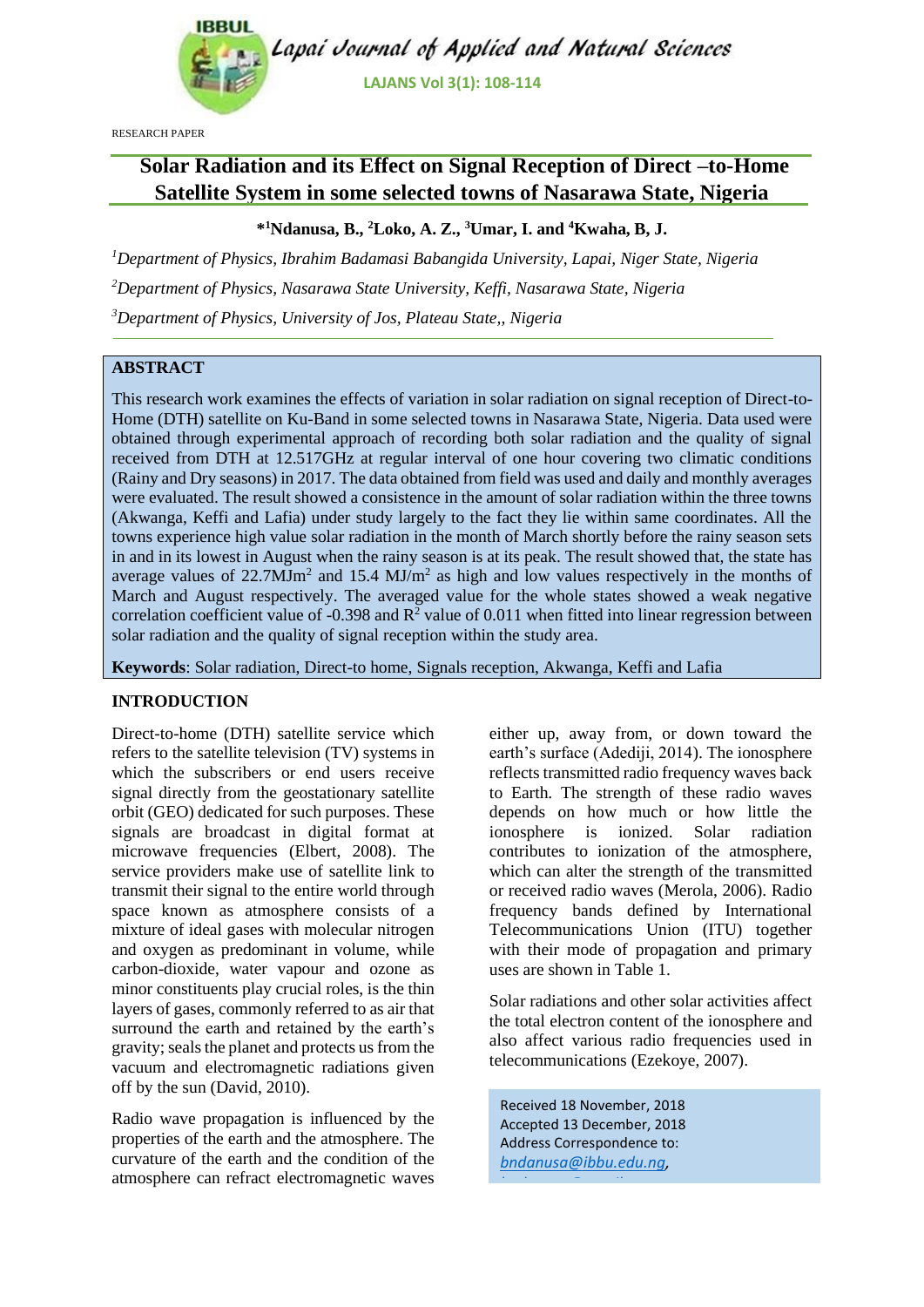In this paper we present a trigonometrically fitted method based on two-step explicit third

and fourth order Improved Runge-Kutta method derived by Rabiei *et al.* (2013).

|  | Table 1: Radio Frequencies together their Primary Propagation Characteristics and their Uses |  |  |  |  |  |  |
|--|----------------------------------------------------------------------------------------------|--|--|--|--|--|--|
|  |                                                                                              |  |  |  |  |  |  |

| S/N            | <b>Name</b>                         | Frequency<br>Range           | <b>Mode</b><br><b>Primary</b><br>Propagation                                               | of Primary Uses                                                                                    |
|----------------|-------------------------------------|------------------------------|--------------------------------------------------------------------------------------------|----------------------------------------------------------------------------------------------------|
| $\mathbf{1}$   | Low<br>Extremely<br>Frequency (ELF) | 3 kHz                        | Earth and the ionosphere.<br>Wave guide penetrates sea<br>water                            | Land to sub-marine<br>Communications.                                                              |
| $\overline{2}$ | Low<br>Very<br>Frequency (VLF)      | $3 - 30$ kHz                 | Between ground and lower<br>ionosphere. It is a ground<br>wave and uses wave guide<br>also | Navigation,<br>communication,<br>standard<br>frequency,<br>and time                                |
| 3              | Low Frequency (LF)                  | $30 - 300$ kHz               | Wave guide, ground wave                                                                    | Maritime<br>and<br>broadcasting.                                                                   |
| 4              | Medium Frequency<br>(MF)            | $300 - 3000$<br>kHz          | E region of the ionosphere<br>reflection (might). Ground<br>wave                           | Maritime, aeronautical,<br>international<br>distress,<br>and<br>Maritime/land mobile.              |
| 5              | Frequency<br>High<br>(HF)           | $3 - 30$ MHz                 | Reflection from E and F<br>region of the ionosphere.                                       | Maritime<br>and<br>aeronautical<br>fixed services and<br>Broadcasting.                             |
| 6              | Very<br>High<br>Frequency (VHF)     | 30<br>300<br><b>MHz</b>      | Line of sight, scatter from<br>ionosphere. Reflection by<br>active satellites              | Television, frequency<br>modulated<br>broadcasting,<br>public<br>safety,<br>and<br>aeronautical    |
| 7              | Ultra<br>High<br>Frequency (UHF)    | $300 - 3000$<br><b>MHz</b>   | Line of sight (affected by<br>ionosphere irregularities).<br>Active satellites             | Space<br>communications, TV,<br>broadcasting,<br>radar,<br>and<br>(fixed)<br>navigation<br>mobile) |
| 8              | Super<br>High<br>Frequency (SHF)    | $3000 - 30000$<br><b>MHz</b> | Line of sight (troposphere<br>affected by<br>ionosphere<br>irregularities).                | Space communication,<br>TV,<br>broadcasting,<br>radar,<br>and navigation (fixed<br>mobile)         |

Source: (Leo, 1994

The effect of the solar radiation and particles that stream out from Sun would be quite deadly for inhabitants of Earth. Earth's atmosphere, which block out the X rays and most of the ultraviolet radiation. When X-ray or ultraviolet photons encounter the atmosphere they hit molecules and absorbed, causing the molecules to become ionized; photons are reemitted but at much longer (and less biologically destructive) wavelengths.

Solar radiations affect the total electron content of the ionosphere that may disturb the radiofrequencies used in telecommunications. It may state with full confidence that the increase in the critical frequencies of the F2 layer from the values observed in the morning hours to the afternoon maximum frequencies, is due to ultraviolet (UV) radiation from the Sun. During an ionospheric storm, some radio frequencies are absorbed and others are reflected, leading to rapidly fluctuating signals and unexpected propagation paths.

#### **METHODOLOGY**

The equipment used for this work includes: Light meter (LX101A) for recording the intensity of solar light radiation from which the solar irradiance was evaluated shown in figure 1 and a complete set of direct-to home satellite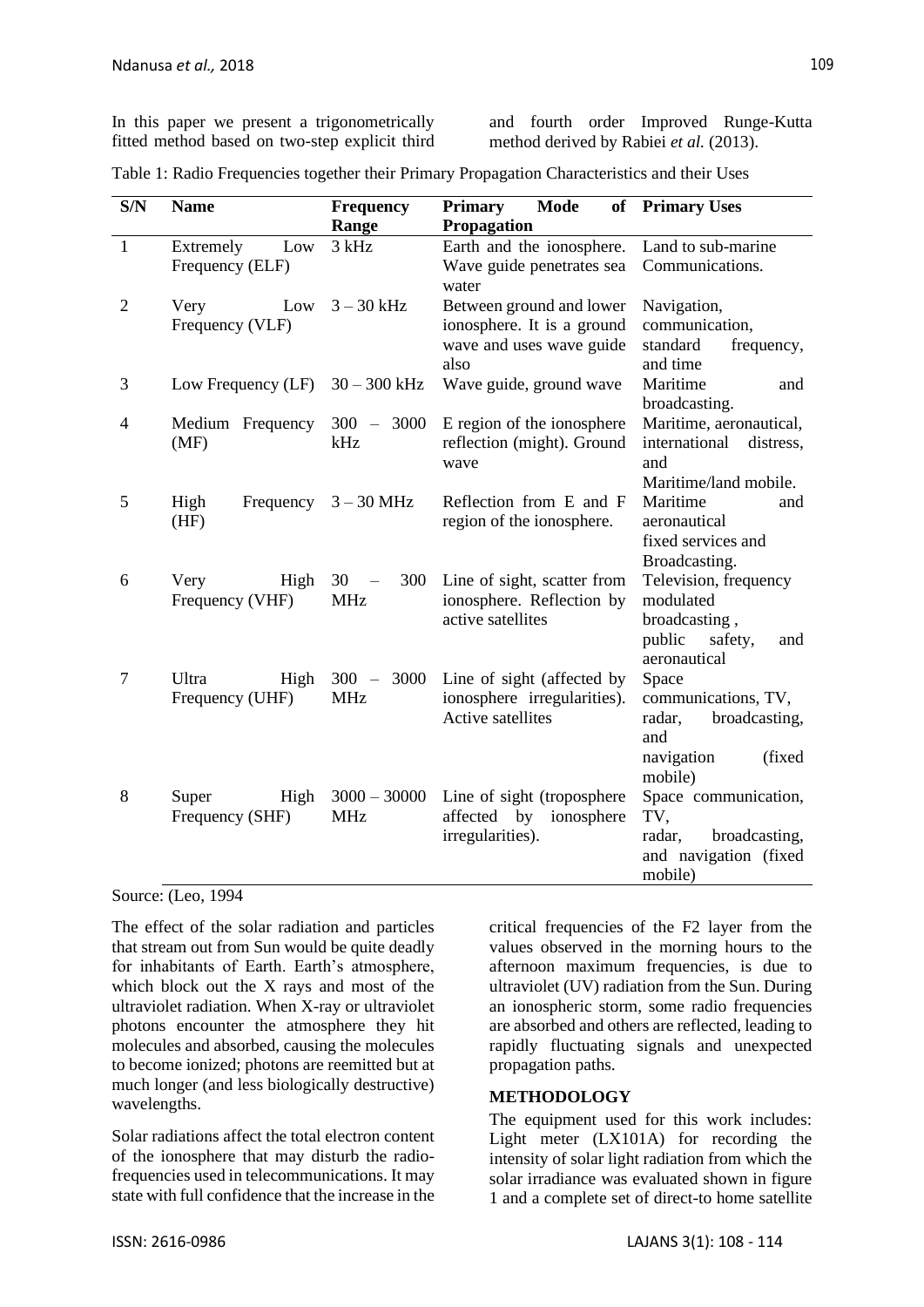kit (Antenna, signal Decoder and Scopes) shown in figure 2 and 3 for the observation of the signal responses as a result of variation in solar radiation.



Figure 1: LX 101A Light Meter



Figure 2: Parabolic Antenna



Figure 3 TV setup for observation

The experimental approach was adopted in which both solar radiation and signal reception pattern were recorded and regular interval of one hour for whole year. The work deployed experimental as well as statistical methods in the analysis. The data used were obtained from field and Nigeria Meteorology Agency (NiMet).

Nasarawa state is located in the North central region of Nigeria as shown in figure 4 with three major towns of Keffi, Akwanga and Lafia whose coordinates are as shown in table 2 choosing as the study area.



Figure 4: Map of Nigeria showing the six geo-political zones (NASDRA, 2013)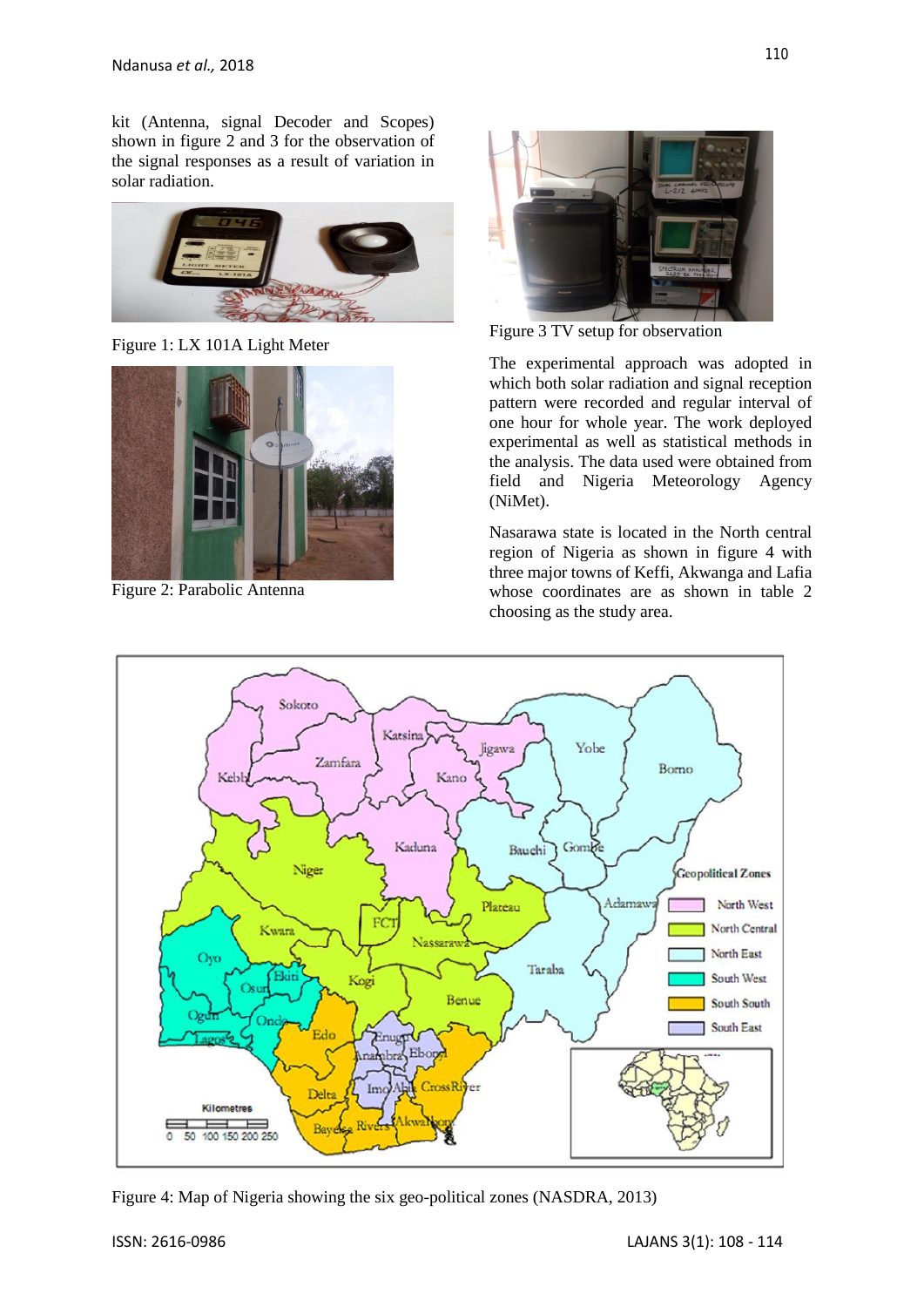|             |                                        | <b>ALTITUDE</b> |
|-------------|----------------------------------------|-----------------|
| <b>TOWN</b> | <b>LOCATION</b>                        | (m)             |
| Akwanga     | $8.917^{\circ}$ N / $8.367^{\circ}$ E  | 359             |
| Keffi       | $8.843^{\circ}$ N / 7.871 $^{\circ}$ E | 338             |
| Lafia       | 8.492°N / 8.517°E                      | 290             |

Table 2: Towns and Coordinates of the study area in Nasarawa State

(Nimet, 2015).

#### **RESULTS**

The results obtained were as depicted in the figures listed. The average monthly values of solar radiation and signal quality over the study area are as shown in Figure 5 and 6 respectively, while, Figure 7 shows the hourly daily record of the variations recorded between  $31<sup>st</sup>$  May, 2017 and  $3<sup>rd</sup>$  June, 2017, while Figure 8 shows the average monthly record for the variation experienced and Figure 9 depicts the overall average value for the state. Figure 10 shows the correlation between the averaged values of the solar radiation and the signal quality



Figure 5: Average monthly variation in the solar radiation of the study area



Figure 6: Average monthly variation in the signal quality of the study area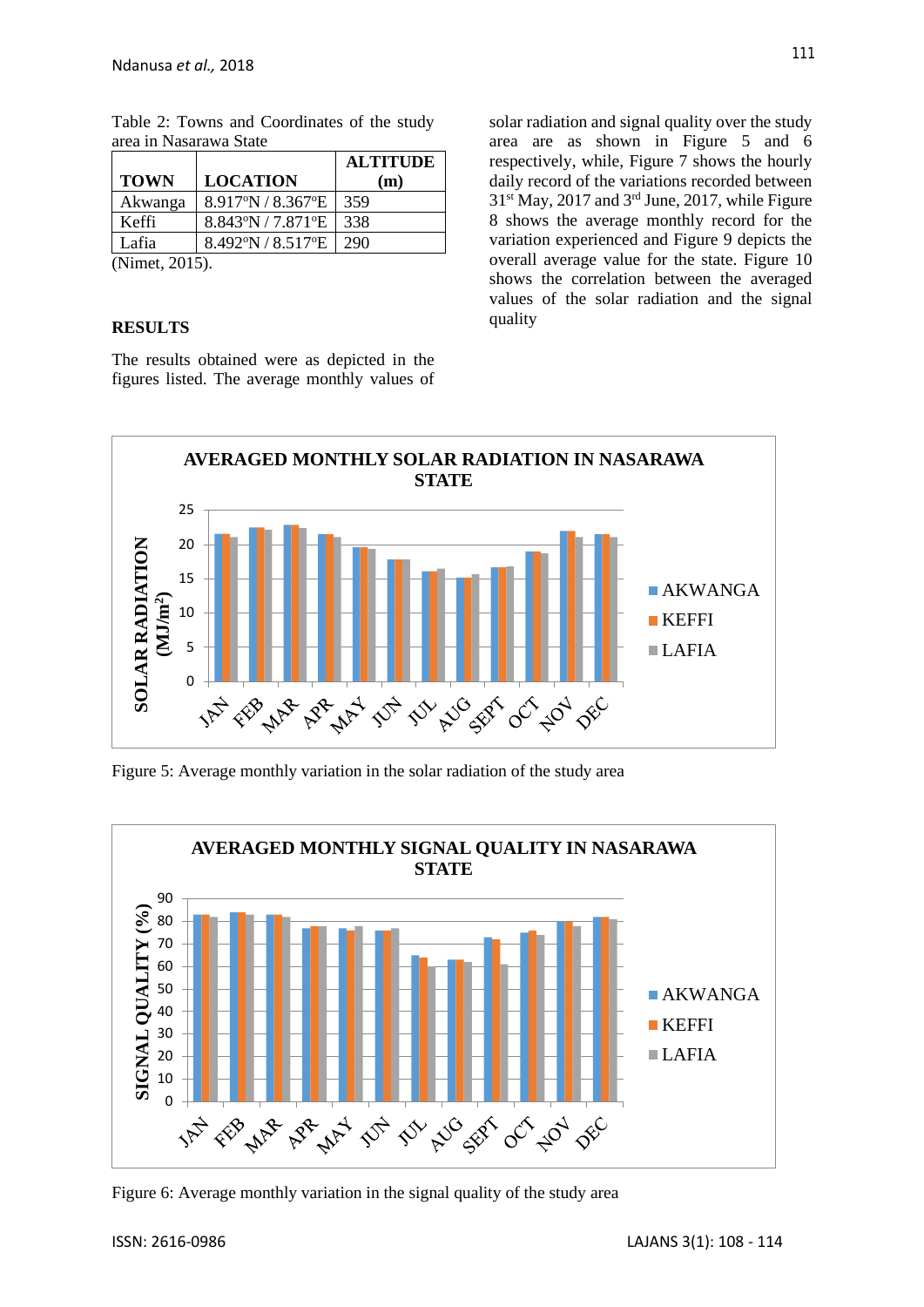

Figure 7: Hourly daily record of the variations recorded between 31<sup>st</sup> May, 2017 and 3<sup>rd</sup> June, 2017



Figure 8: Average monthly variation in solar radiation and the signal quality in of the study area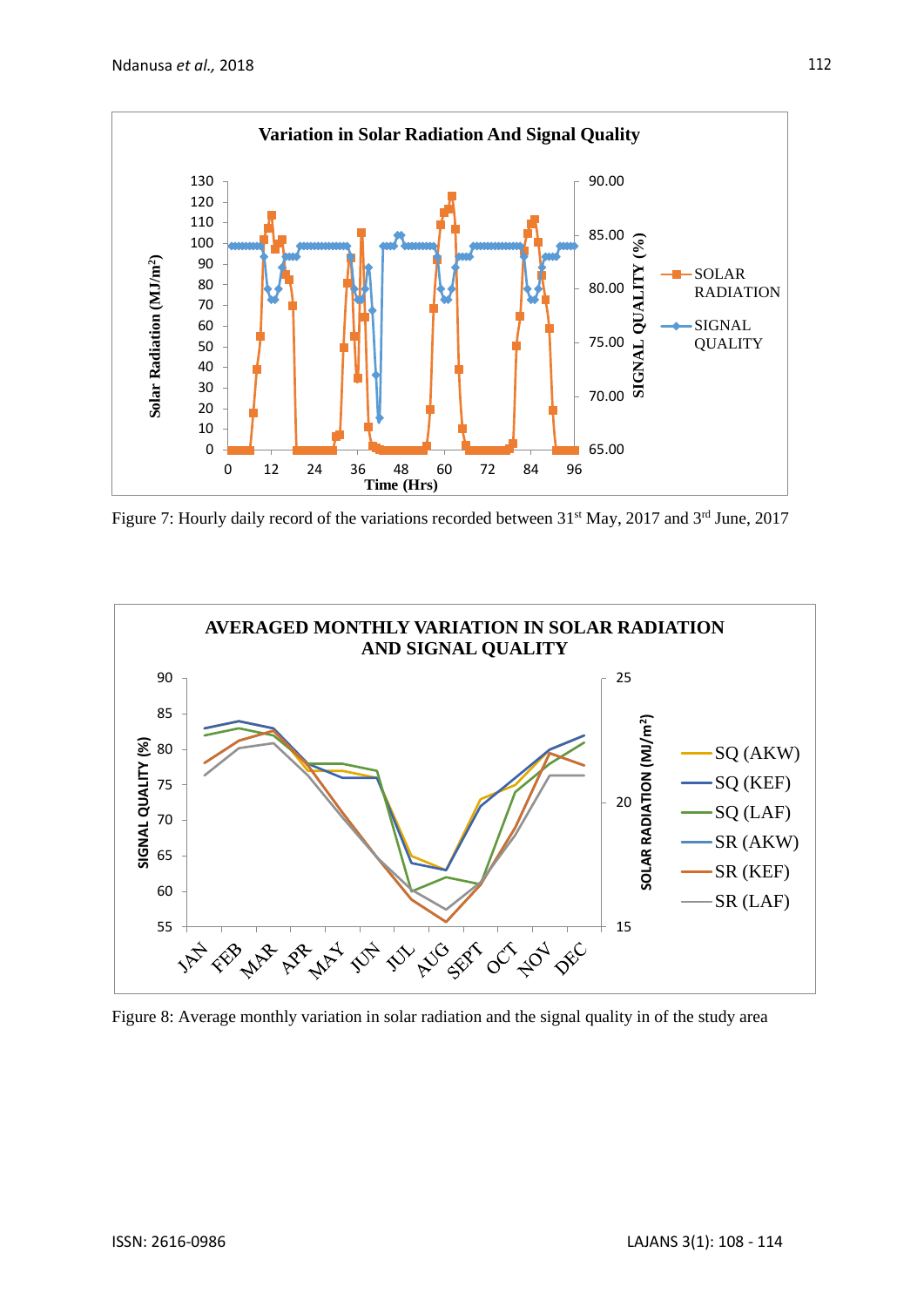

Figure 9: Average monthly variation in solar radiation and the signal quality in the State



Figure 10: Correlation between the averaged values of the solar radiation and the signal quality

#### **DISCUSSION**

Figure 7 indicates that solar radiation rises gradually and reach its peak between 12noon and 3pm daily during which the quality of signal received reduces or drops and rises again

as the intensity of solar radiation reduces till sunset when the maximum receivable signal quality is reached and maintained at nights. The trend observed shows that a variation in the